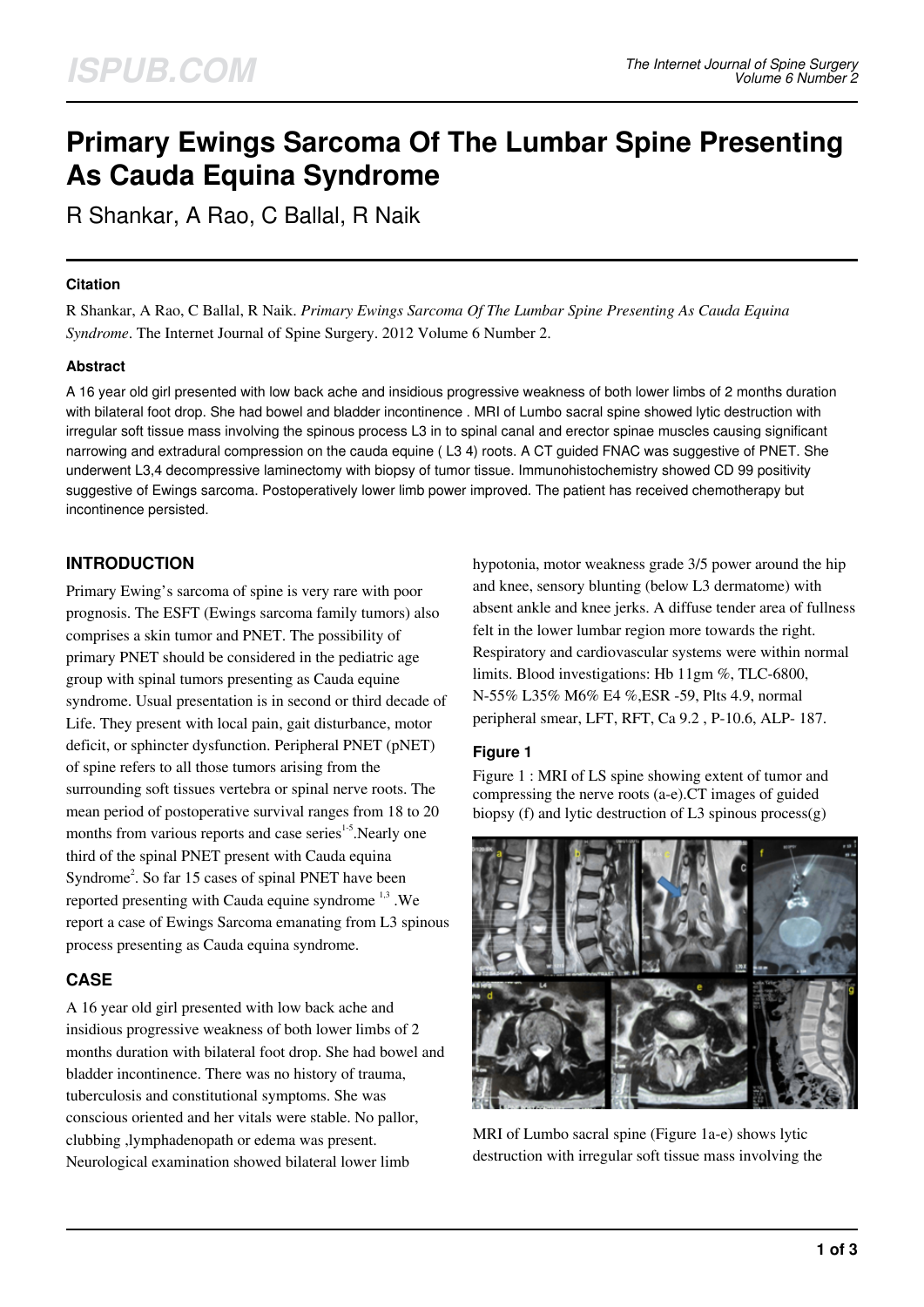spinous process L3 and lamina of L3 vertebra with extention in to spinal canal and erector spinae muscles causing significant narrowing and extradural compression on the cauda equine ( L3 4) roots. The soft tissue lesion appear hypointense on T1W images and heterogeneously hyperintense on T2W images On post contrast images there is uniform enhancement. CXR, CT Brain and USG abdomen was normal. Further investigation by CT guided biopsy from L3 spinous process (figure 1f,g) revealed the possibility of PNET.

## **Figure 2**

Figure 2: Immunohistochemistry shows CD 99 positivity



She underwent L3,4 decompressive laminectomy with debulking of majority of the tumor tissue. Introperatively; superficially seen necrotic pultaceous with hard solid component was curetted between L3 and L4 spaces. The dura was not infiltrated. Microscopic appearance showed highly cellular tumor predominantly composed of sheets of uniform round cells with scanty cytoplasm. The tumor islands are separated by fibrous stroma. Areas of necrosis were also seen. The tumor infiltrated the fibrous tissue and bone. Immunohistochemisty showed PAS positivity, LCA was negative and CD 99 was positive.

Postoperatively dorsi and plantar flexion improved with bilateral lower limb power to 4/5. She was started on alternating cycles VAC (Vincristine Adriamycin

Cyclophosphomide) with (IE) Etoposide and Ifosfamide and is on follow up. However incontinence persisted after 2 months of follow-up.

# **DISCUSSION**

Primary Ewing's sarcoma of spine has male preponderance with posterior elements of the spine are commonly involved and are mostly extradural and extramedullary. The incidence in the sacrum is rare compared to other parts of the spine with equal distribution. Complete Surgical resection is difficult most of the times. Distant metastasis is seen in 38 % cases commonest being the lungs. They are CD 99 positive and associated with  $t(11, 22)$  translocation<sup>6</sup>. These highly aggressive tumors warrant high index of suspicion and prompt tissue diagnosis with surgical intervention at the earliest and chemotherapy. Also there are no definite guidelines for optimal management. The prognosis remains poor with local recurrences and systemic complications with survival in the range of months to couple of years. Multimodal treatment offers hope of longterm and good quality survival.

#### **References**

1. Dhatt S, Dhillon MS, Tripathy SK, Goyal T, Jagadeesh V. Peripheral primitive neuroectodermal tumor causing cauda equina syndrome with destruction of L5 vertebra. Indian J Orthop 2010;44:339-41

2. Jithendra K S,rachna S ,karak AK ,Thavaraj V , Kabra SK. Primitive Neuroectodermal Tumor presenting as Cauda equine syndrome .Indian J Med and Paediatr Oncol 2007;28:34-37

3. Krishnakumar R, Renjitkumar J. Acute cauda equina syndrome due to primary Ewing's sarcoma of the spine. Neurol India 2011;59:931-3

4. Goel D, Singhal A, Gupta C, Kishor S, Anuradha K. Acute presentation of epidural Ewing's sarcoma. J Pediatr Neurosci 2007;2:18-9

5. Jia L ,Li G,You C ,He M ,Ye F .Intramedullary ewings Sarcoma of the spinal cord associated with

Hydrocephalus.Neurol India 2009;57:628-9 6. Saeedinia S ,Nouri M ,Alimohammadi M ,Moradi H ,Amjirjamshidi A Primary spinal extradural Ewings sarcoma(PNET);Report of a case and meta analysis of the reported cases in the literature .Surg Neurol Int 2012 :3:55